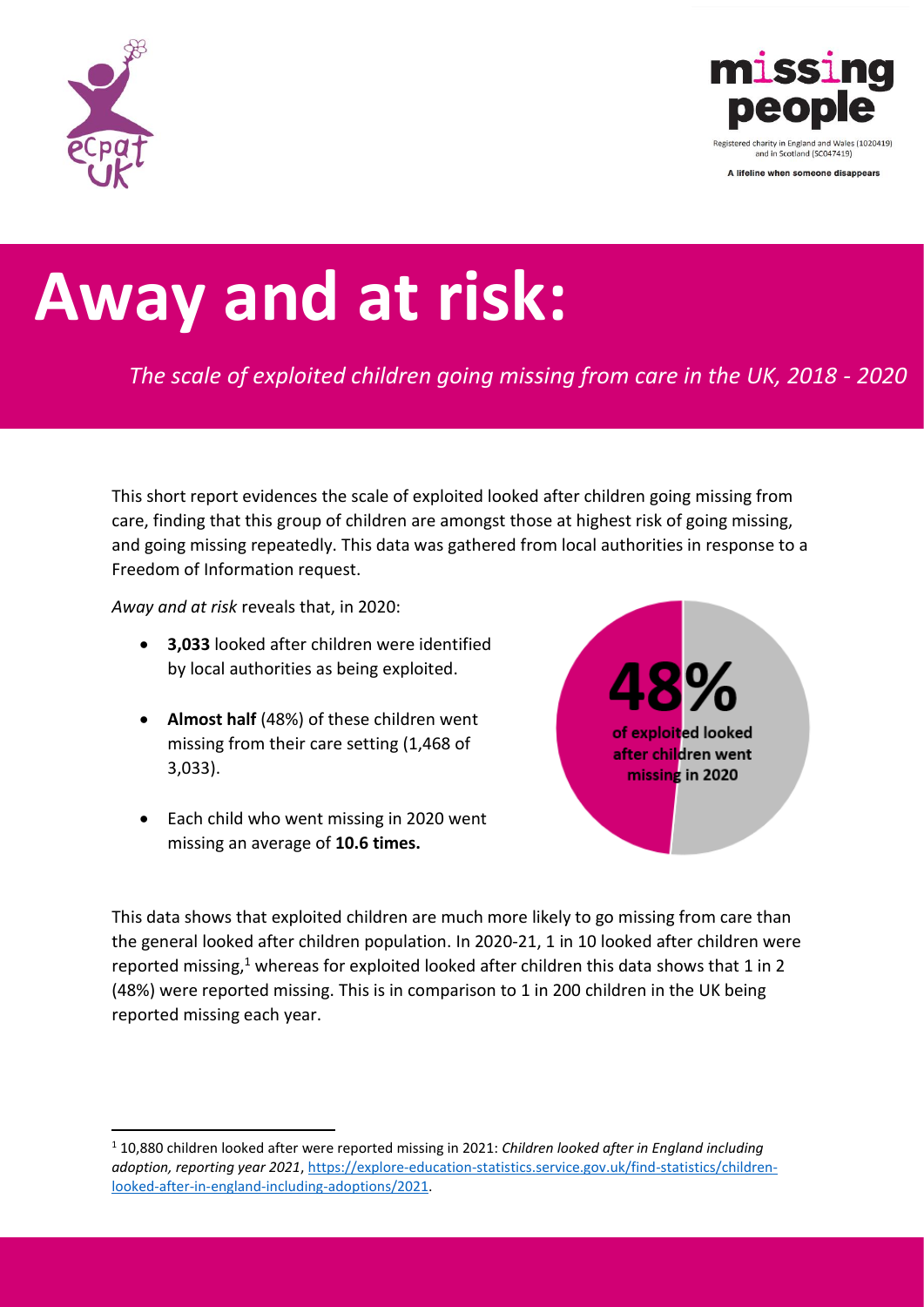

The rate of repeat missing is also notable in this data, with each missing exploited child going missing an average of **10.6 times** in 2020. Again, this is much higher than for any other group of children. Other high-risk groups of missing children have previously been identified as looked after children (6.6 missing episodes per year), and trafficked children (7.2 missing episodes each year).



Over the 3 years from 2018 to 2020, there has been an increase in the number of exploited children in local authority care:

And while the proportion of missing children has decreased slightly in 2020 compared to 2018 and 2019, this should be seen in the context of the pandemic, when the UK faced a number of lockdowns and related measures.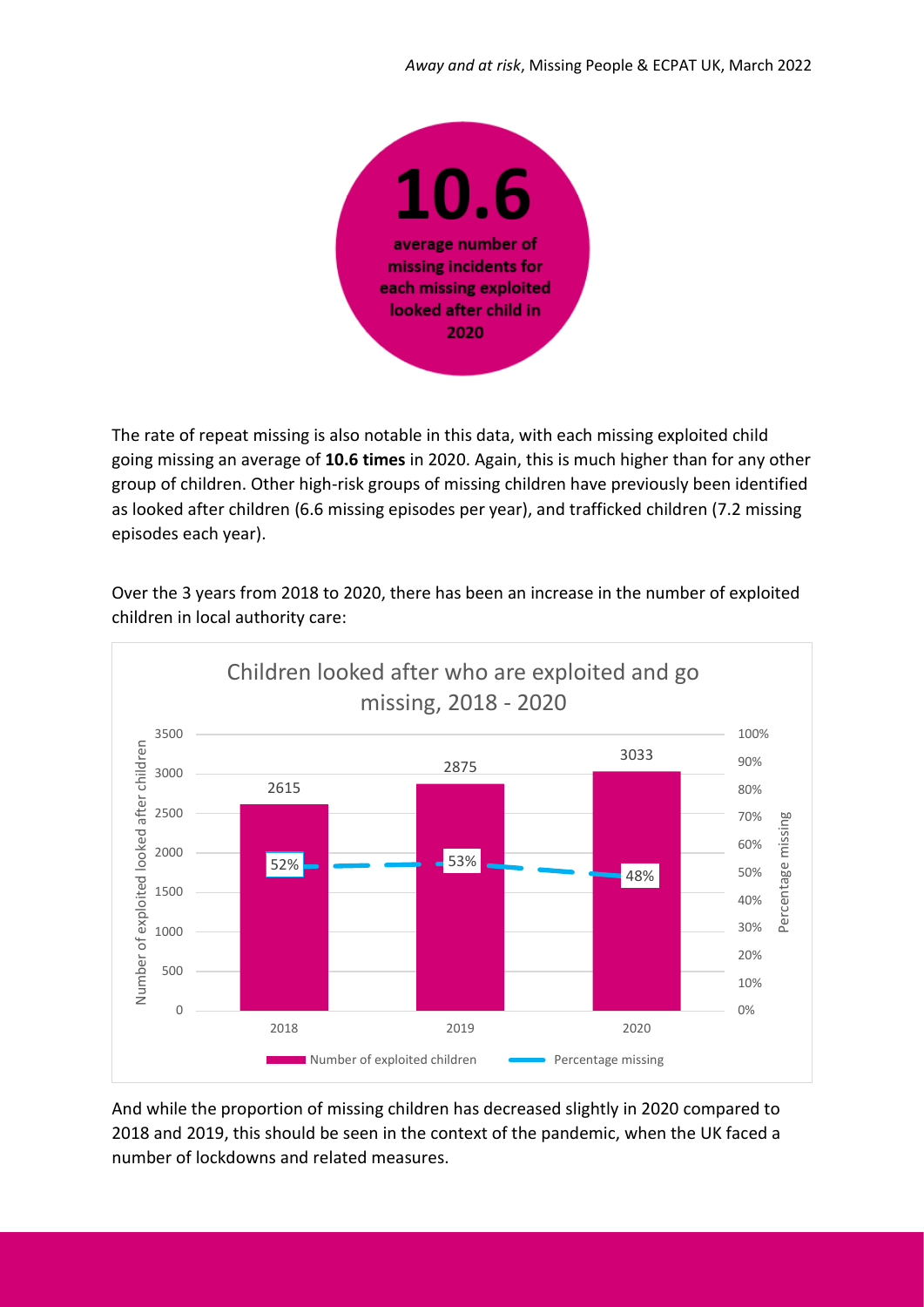## **Links Between Missing and Exploitation**

Previous research has shown that exploited children a group at high risk of going missing. Missing episodes are both key indicators of exploitation and common consequences of both criminal and sexual exploitation:

- Children will regularly go missing whilst they are being exploited in CCE and CSE activity. Young people can be lured or coerced away from safety by groomers or go missing whilst trying to escape the consequences of exploitation. They will often be missing while being exploited, for example through county lines. As such, going missing is a recognised risk factor for exploitation.<sup>2</sup>
- 1 in 7 children who completed return home interviews with Missing People between July 2017 - March 2018 disclosed that they had been sexually exploited, and 1 in 12 were either a current or past victim of criminal or another form of child exploitation. 3

This new data confirms these findings, while also providing evidence that the scale of exploited children going missing from local authority care is exceptionally high.

## **Exploitation in the pandemic**

Data from 2020 shows the number of exploited looked after children going missing during the first year of the covid-19 pandemic. Previous research has shown an unclear picture about the impact of the pandemic on exploitation. Restrictions brought in initially in March 2020 were suspected by some of hampering activities of exploiters due to the reduction in children's exposure to the people that could potentially do them harm during lockdowns, <sup>4</sup>

2 See for example, *All of us were broken,* Missing People, 2019[: https://www.missingpeople.org.uk/wp](https://www.missingpeople.org.uk/wp-content/uploads/2020/10/MP_Allofuswerebrokenreport_A4_Final_ONLINE.pdf)[content/uploads/2020/10/MP\\_Allofuswerebrokenreport\\_A4\\_Final\\_ONLINE.pdf](https://www.missingpeople.org.uk/wp-content/uploads/2020/10/MP_Allofuswerebrokenreport_A4_Final_ONLINE.pdf)

<sup>3</sup> *A Safer Return,* Missing People, 2019: [https://www.missingpeople.org.uk/wp](https://www.missingpeople.org.uk/wp-content/uploads/2020/10/A_Safer_Return-full.pdf)[content/uploads/2020/10/A\\_Safer\\_Return-full.pdf](https://www.missingpeople.org.uk/wp-content/uploads/2020/10/A_Safer_Return-full.pdf)

<sup>4</sup> *Isolated and struggling: Social isolation, and the risks of child maltreatment, in lockdown and beyond,* NSPCC Evidence team, June 2020[: https://learning.nspcc.org.uk/media/2246/isolated-and-struggling-social-isolation](https://learning.nspcc.org.uk/media/2246/isolated-and-struggling-social-isolation-risk-child-maltreatment-lockdown-and-beyond.pdf)[risk-child-maltreatment-lockdown-and-beyond.pdf](https://learning.nspcc.org.uk/media/2246/isolated-and-struggling-social-isolation-risk-child-maltreatment-lockdown-and-beyond.pdf) p.13